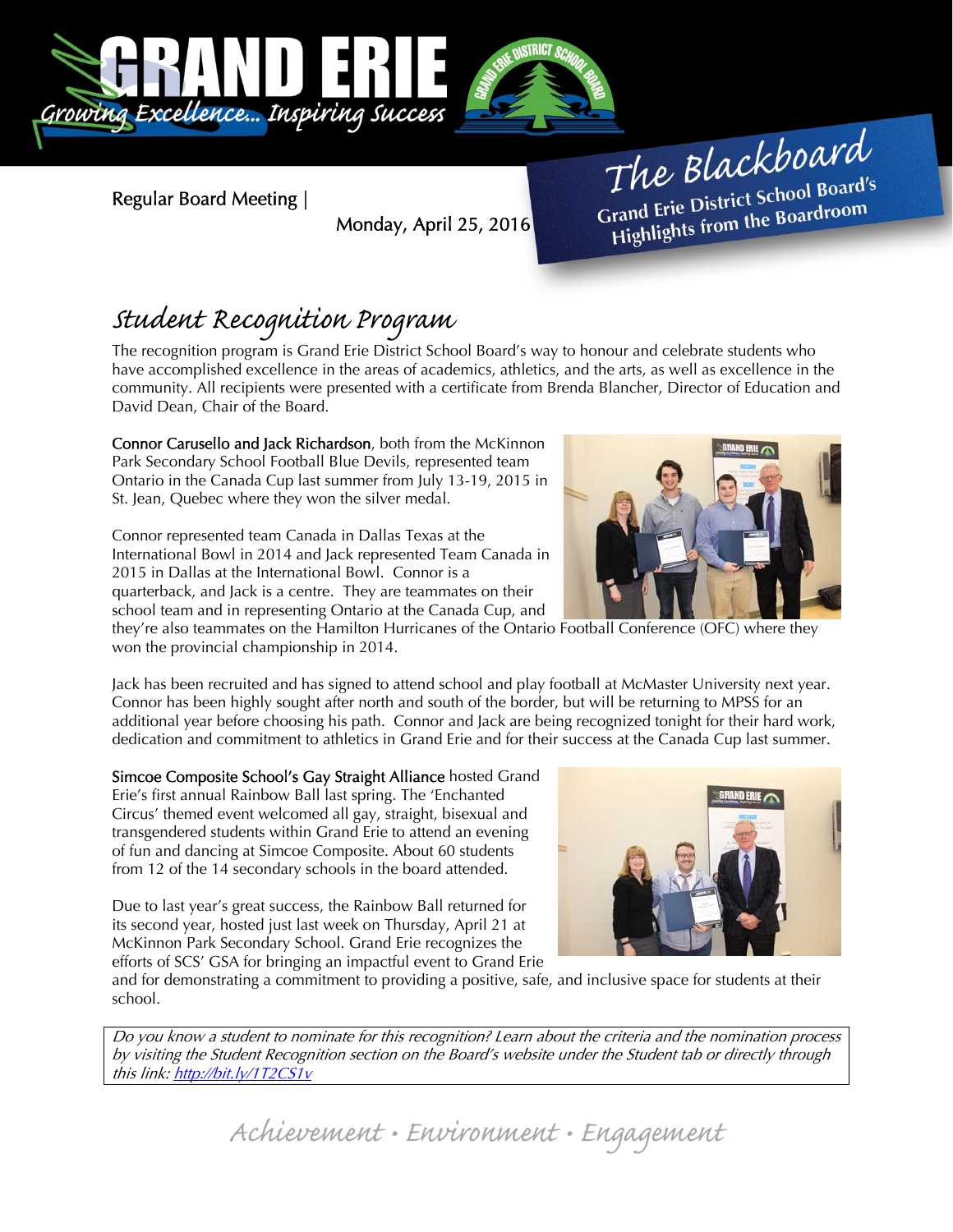Education and Mental Health Week: The Education Week Gala/Student Talent Show – April 27, Sanderson Centre, 11:30 a.m. – 1:30 p.m., is an event to kick-off Education Week and Mental Health Week (May 2-6), and will showcase the exceptional talents of Grand Erie students. Hosted by Student Trustees, Madelaine Brown and Alex Martindale, the show aligns with the Education Week and Mental Health Week theme Journey to Well-Being. Students from across the Board have volunteered to participate in the event to showcase a number of performing arts.

Mind Over Metal: A number of special guests and students came to meet with Trustees to share their experience with the successful Mind Over Metal event held in February. Guests included:

- John Dabrowski- Manufacturing Instructor, Valley Heights Secondary School, Mind Over Metal camp host
- Giancarlo Crotta- Principal, Houghton Public School
- Ian Summers- Grade 8 teachers, Houghton Public School
- Leanna Marcin- Communications Coordinator, CWA Foundation
- Two students from Houghton Public School

Thanks to the support of Grand Erie, Mohawk College and The Canadian Welding Association (CWA) Foundation, the manufacturing program based out of the Norfolk County school has taken off. The CWA foundation has provided training, machinery and funding for the program.

• For the full story, a link to the Facebook photos and a video, click here: http://bit.ly/1OrhAlZ

## Director's School Visits

 Pauline Johnson: Director Brenda Blancher toured Pauline Johnson including the new change room facilities and the new Kiwanis Field.

## SHSM Teachers Explore Great Lakes for Great Skills: Over a

hundred teachers from boards across Ontario came together for the SHSM Teacher Conference at Best Western in Brantford. The conference started at Grand Erie's Brantford Collegiate Institute and Vocational School where teachers and students were greeted by Minister of Education, Liz Sandals, and addressed by Lieutenant Governor of Ontario Elizabeth Dowdesdell.

 For more information about the visit and SHSM conference, click here: http://bit.ly/1qNOzg9







## ADDITIONAL ITEMS

Ī

Memorial Statements were read for the following individuals:

• Maria Ham, Bloomsburg Public School

Achievement • Environment • Engagement